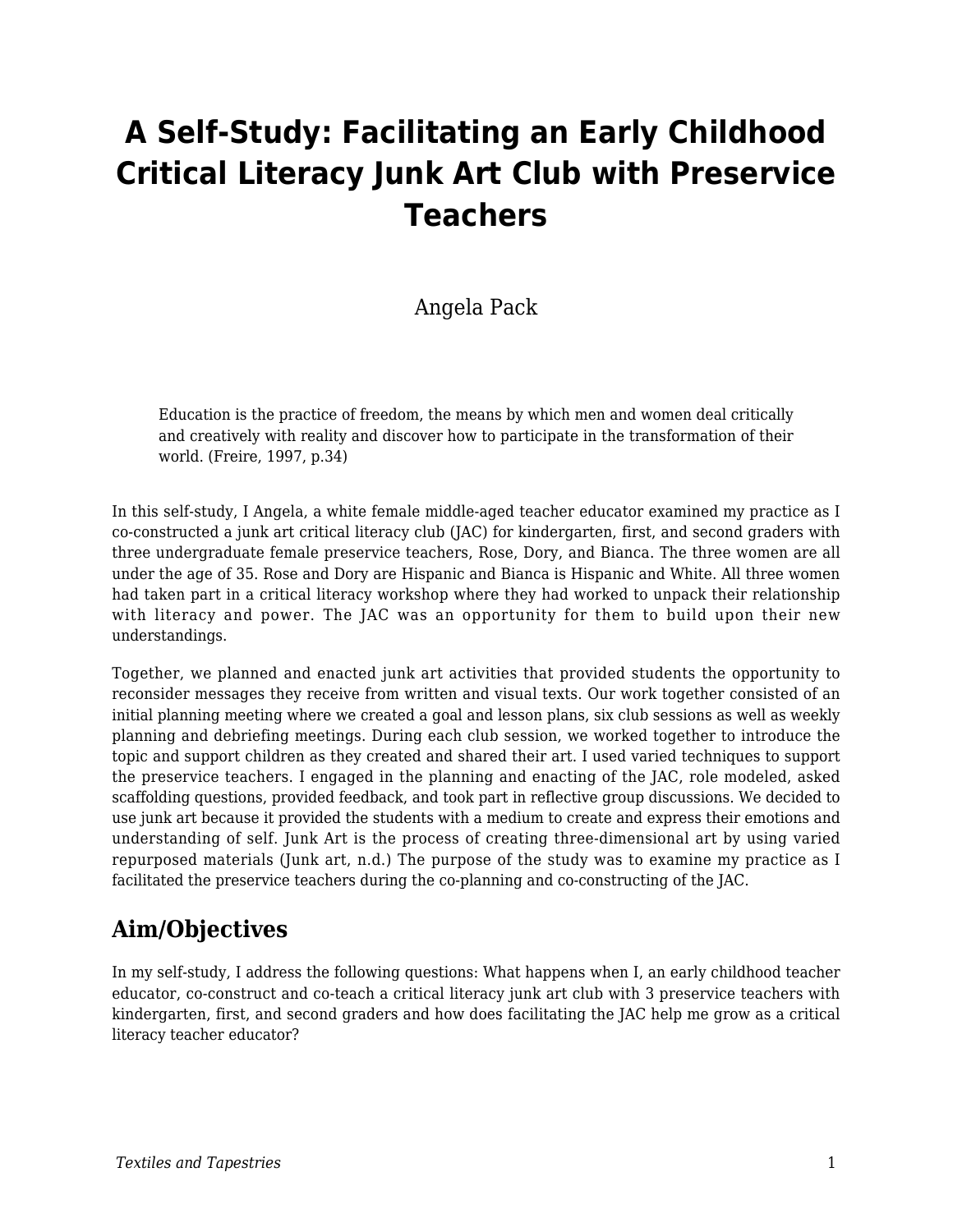# **Theoretical Framework**

Critical literacy was the guiding framework for the study. Critical literacy is more than reading traditional written words; it entails examining all kinds of texts such as advertisements (Harste, 2014) to understand how power is constructed and manifested in society (Freire, 1985; Freire & Macedo, 1987). Messages in texts can be used to oppress or liberate people (Freire, 1985; Mosley, 2010). The ability to look at texts through a critical lens is paramount in our society, which is filled with unheard voices, stereotypes, and inequities that are embedded into the framework of the culture (Arthur, 2001).

Teacher educators have found preparing preservice teachers to enact critical literacy has been fraught with challenges (Wolfe, 2010). Self-study research provides critical literacy teacher educators the opportunity to investigate problems they face in their practice (Nilsson & Loughran, 2012). Therefore, it is imperative that teacher educators utilize self-study methodology to develop their practice and add to the literature which is sparse. Skerrett through her self-study theorized teacher educators need to facilitate preservice teachers' looking at the tensions they face while enacting critical literacy and give preservice teacher's the opportunity to construct and teach critical literacy with teacher educator support (2010). The study detailed below moves past a teacher educator facilitating as an observer and examines the teacher educator's practice as an active participant.

# **Methods**

Conducting a self-study is an integral part of being an effective educator because it provides an opportunity to engage in a systematic inquiry into my practice (Berry, 2007). This process requires reflection, collaborative dialogue with a "critical friend" (Whitehead, 1989), and the ability to critique one's practice (Bullough & Pinnegar, 2001). In this self-study, I hoped to examine my practice as I facilitated the JAC.

The data consisted of my field notes, planning documents, my journals, preservice teachers' journals, my correspondences with my critical friend, transcriptions from planning, debriefing, and club meetings, and artifacts from the club sessions. I analyzed the data using the constant comparative method of data analysis (Glaser & Strauss, 1967). I created open codes, closed codes, and themes and discussed them with my critical friend. The constant comparative method is the process of finding and identifying patterns in the data. Through the coding process, I was documented my experience in the JAC (Glaser & Strauss, 1967). I triangulated the data and corresponded with my critical friend to ensure trustworthiness of the findings.

# **Outcomes**

Through a systematic inquiry (Berry, 2007) and collaboration with my critical friend (Whitehead, 1989), I reflected upon my practice as I co-constructed the JAC. I found I had to move past my rigid definition of critical literacy and broaden my understanding to accommodate the ways in which my preservice teachers took on a critically literate stance. I also realized I needed to be comfortable struggling with my emotions surrounding my professional identity when I was vulnerable with my preservice teachers.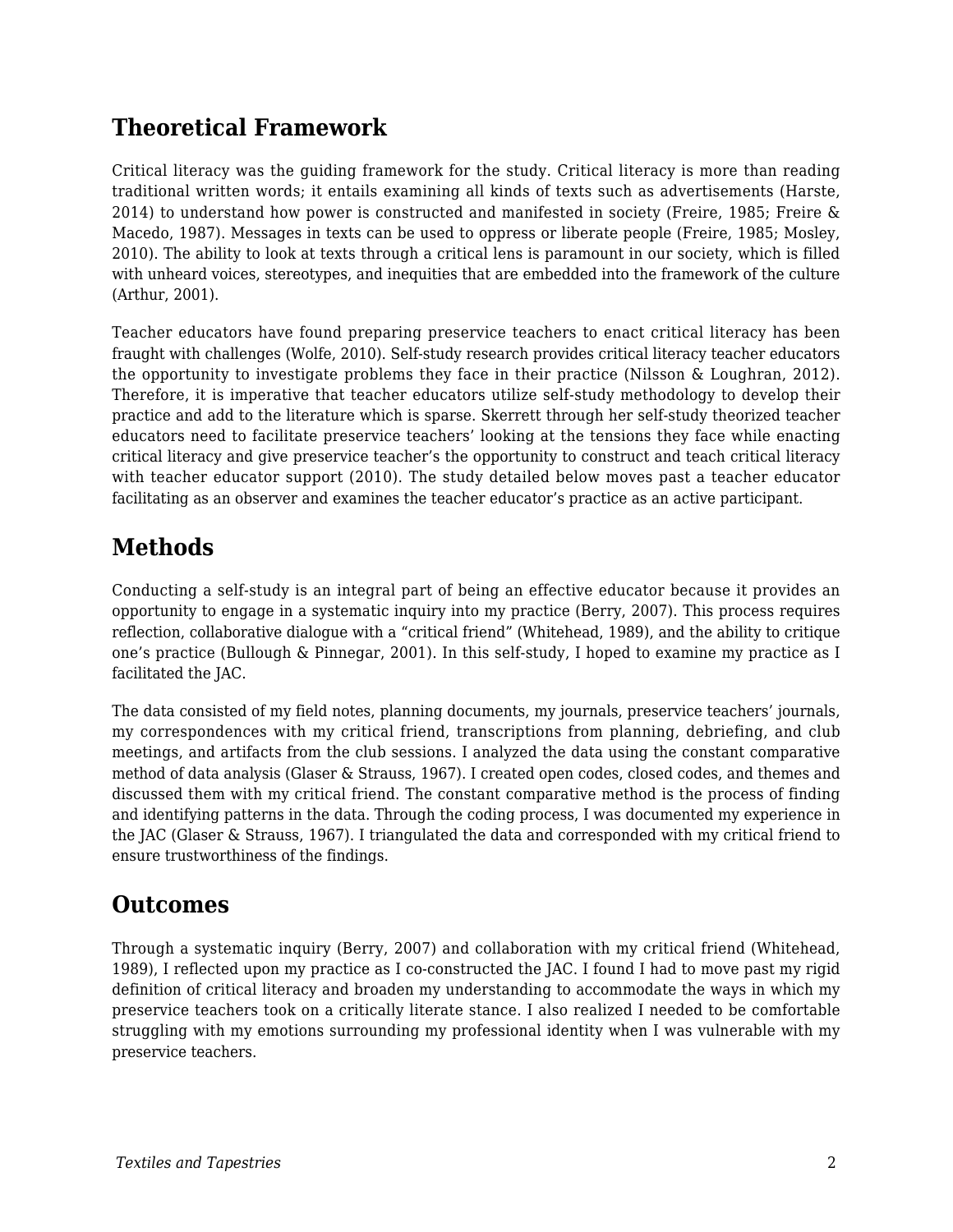#### *Broadening my Understanding of Critical Literacy*

I entered the JAC with a specific understanding of critical literacy. The components I considered essential were critical literacy is central to empowerment, involves the unpacking of privilege, and focuses on developing social responsibility; literacy is embedded with political power and never neutral; and critical literacy demands readers interrogate the text and read the word and the world (Freire & Macedo,1987). Providing scaffolding for the preservice teachers and analyzing the data caused me to reconsider and expand my understanding of critical literacy.

For example, Rose, during the creation of the goal for the JAC, shared children should leave the JAC with an "open-mind and creative thinking" (Initial Planning Meeting Transcript, October 2107) and see "literacy with an imagination not just how they are taught to see it" (Initial Planning Meeting Transcript, October 2107). My initial reaction to this was Rose is confused. I did not understand how having an open mind, thinking creatively, and using your imagination were tenets of critical literacy. In my journal I wrote, "She seemed confused when creating the prior knowledge chart. Her words were sometimes on target but then she seemed to get lost when she was talking about having an imagination and being creative" (My Journal, October 2017). I was fixated on my understanding.

However, in retrospect, as I coded and discussed the data with my critical friend, I realized Rose shared a profound perspective of critical literacy. She articulated the connection between having an imagination and how it applied to thinking critically about literacy. Her ideas led me to re-look at Greene's work (1988) and the concept of social imagination. The social imagination is the process of envisioning an alternate reality where the current social injustices in society do not exist. It is through imagining one can read texts differently and begin to see a society where the current status quo no longer exists and rather creates ways it can be different. I also discovered Rose's understanding of the importance of having an open mind when interacting with literature describes the process of looking at texts and seeing multiple possibilities when making meaning.

Scaffolding Dory also brought me to another important discovery: becoming critically literate can be an emotional journey. When I was scaffolding her and recording her experiences during the JAC, I did so with a limited lens. I looked at her journey as one of misunderstanding the concept because she only focused on her emotional journey. I was initially under the assumption her emotional experience was not connected to critical literacy as I wrote:

Dory seems to have gone through an emotional experience. Throughout the club she talked about social justice issues with the group that she was not comfortable sharing with other people. Yet she did not seem to grasp the concept of critical literacy. I wonder, if by investigating her emotions concerning social justice issues, could she be becoming ready to think about critical literacy (My Journal, October 2017).

I looked at her emotions as an important part of her journey. Yet, I did not connect her feelings to her learning and developing an understanding of critical literacy. Emotions have long been looked up as separate from cognitive learning. They have been seen as a barrier to developing reasoning or a cognitive understanding (Winans, 2012). Emotions, however, are a different way of knowing one's self and the world we live (Dirkx, 2008). I learned the importance of emotions as a learning tool.

In retrospect, I realize Dory and Rose facilitated my growth as a critical literacy educator by broadening my understanding of critical literacy, and my role as a teacher educator. Through the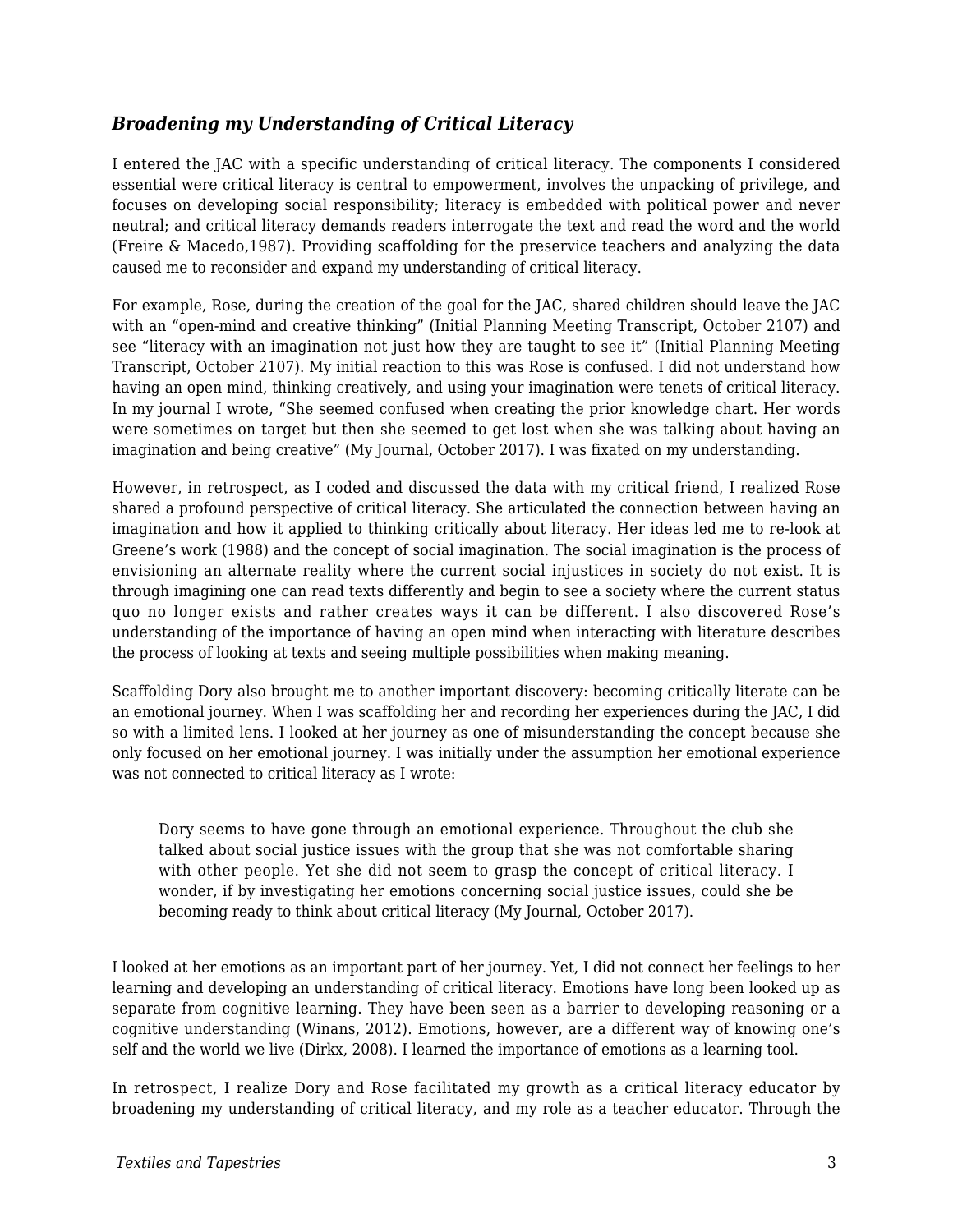facilitating process, I learned when co-constructing, I needed to be open to new perspectives.

#### *Identity Crisis*

Facilitating the JAC brought feelings of insecurity. I struggled with my teacher educator identity. My insecurity was connected to one specific event from the planning meeting, the discussion concerning how to start the first JAC session. We discussed whether or not to use an example in the introduction.

Rose: Tell them an example. I consider myself Spanish, Brown, I like swimming. Things that represent themselves.

Angela: So, we should give an example. Rose: yeah.

Dory: We could show them a visual? Bianca: A drawing of ourselves.

Angela: We need to be careful about bringing in our art because it will be more advanced. Children could feel intimidated.

Dory: Oh yeah.

Rose: My art is terrible already. They will be better than I am. Everyone laughed

Angela: Funny, but it is something to think about. If we give them words or show them a picture, we might lead them.

Bianca: We can help them brainstorm their own words. (JAC Planning Meeting Transcription, October 2017)

The conversation, detailed above, was revisited numerous times throughout the JAC. Although in the conversation, I pointed out the need to allow the children to create their own understanding of self, it was looked up as my decision to not include an introduction. The catalyst for the group's focus on the discussion was the first JAC. The goal for the first JAC was as Bianca stated, "Our goal is to see what these children are thinking of themselves and how they perceive themselves" (JAC Planning Meeting Transcription, October 2017).

#### **Figure 1**

*Self Portrait (October 2017)*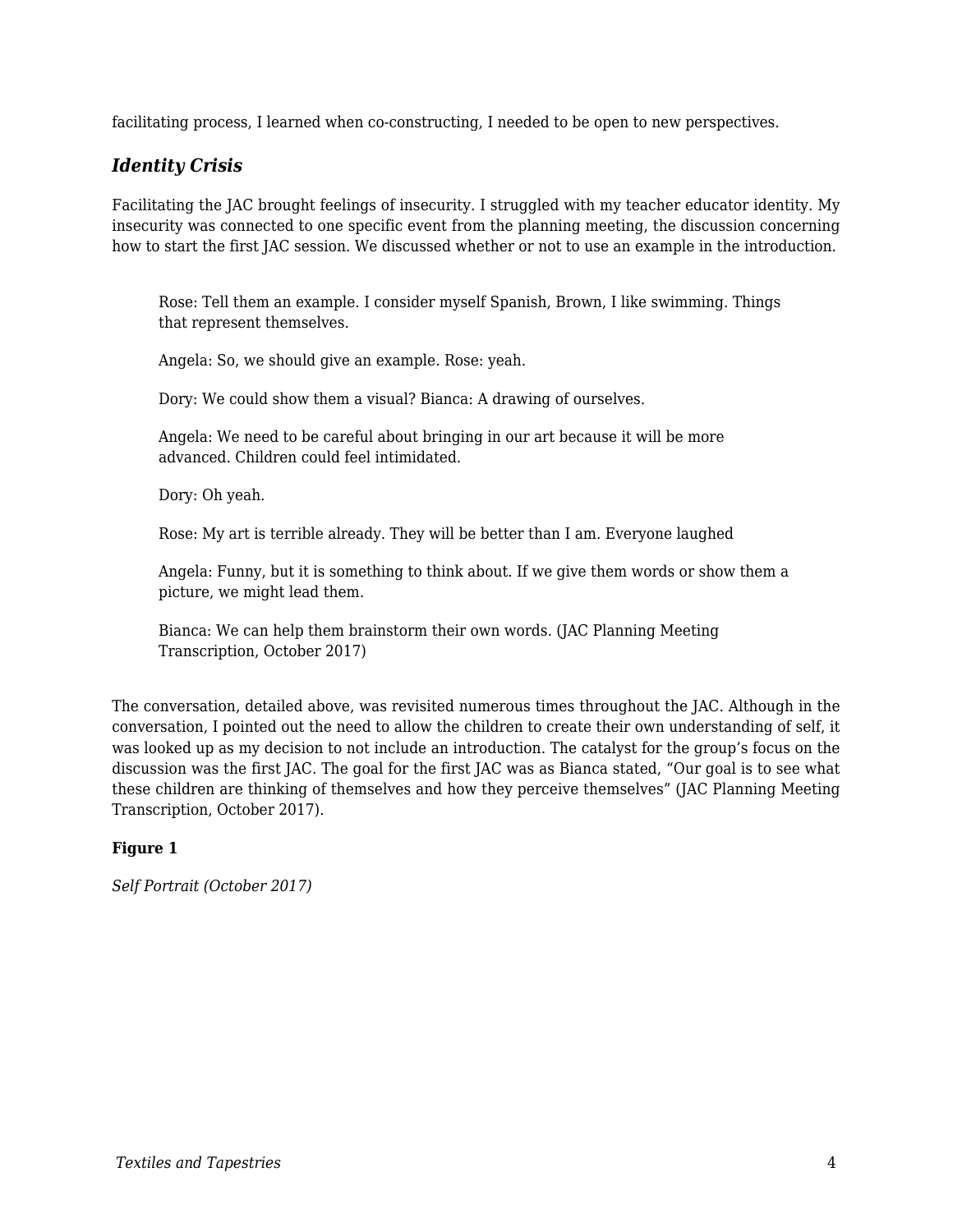

The students all created representations of themselves but were silent when we asked them to share words that described them. Victoria, a five your old girl, created the self-portrait in Figure 1. She shared with the group that "I have long hair. I like rainbows and cupcakes" (JAC Session 1 Transcript, October 2017). She was thinking about what she likes and characteristics of herself such as her long hair. Although the students were creating self-portraits, the preservice teachers' consensus was the first meeting was not successful. In the first post JAC discussion, the preservice teachers shared their feelings.

Angela: How do you think it went? What went well and what could we have done differently?

Rose: Give examples. Describe what we like. Because they missed the whole concept. Dory: It wasn't as easy as I thought it would be.

Rose: I knew it would be hard. Bianca: We need to explain more.

Rose: They didn't get it. We need visuals. (Post JAC Session 1, October 2017)

I internalized the preservice teachers' reflections on the first meeting and felt our first JAC session was a failure. I reflected on this in my journal:

I felt overwhelmed by the fact it didn't start well. I started to question if I can do this. I felt everyone thought it went badly because I suggested we don't use a model. My reasoning was I didn't want to lead the children. I wanted them to think. I believe that is still valid but now I am second-guessing myself. (My Journal, September 2017)

The decision not to provide a model came up repeatedly throughout the JAC. The preservice teacher mentioned it in every post JAC discussion meeting. Rose shared, "they are getting the concept because we have an introduction. See" (Post JAC Discussion Session 2 October 2017). Bianca also voiced her thoughts "it worked much better when we had the introduction. Let's make sure we do it again" (Post JAC Discussion Session 3, October 2017). Dory shared with the group, "They got it. They needed the visuals" (Post JAC Discussion Session 4, November 2017). The preservice teachers were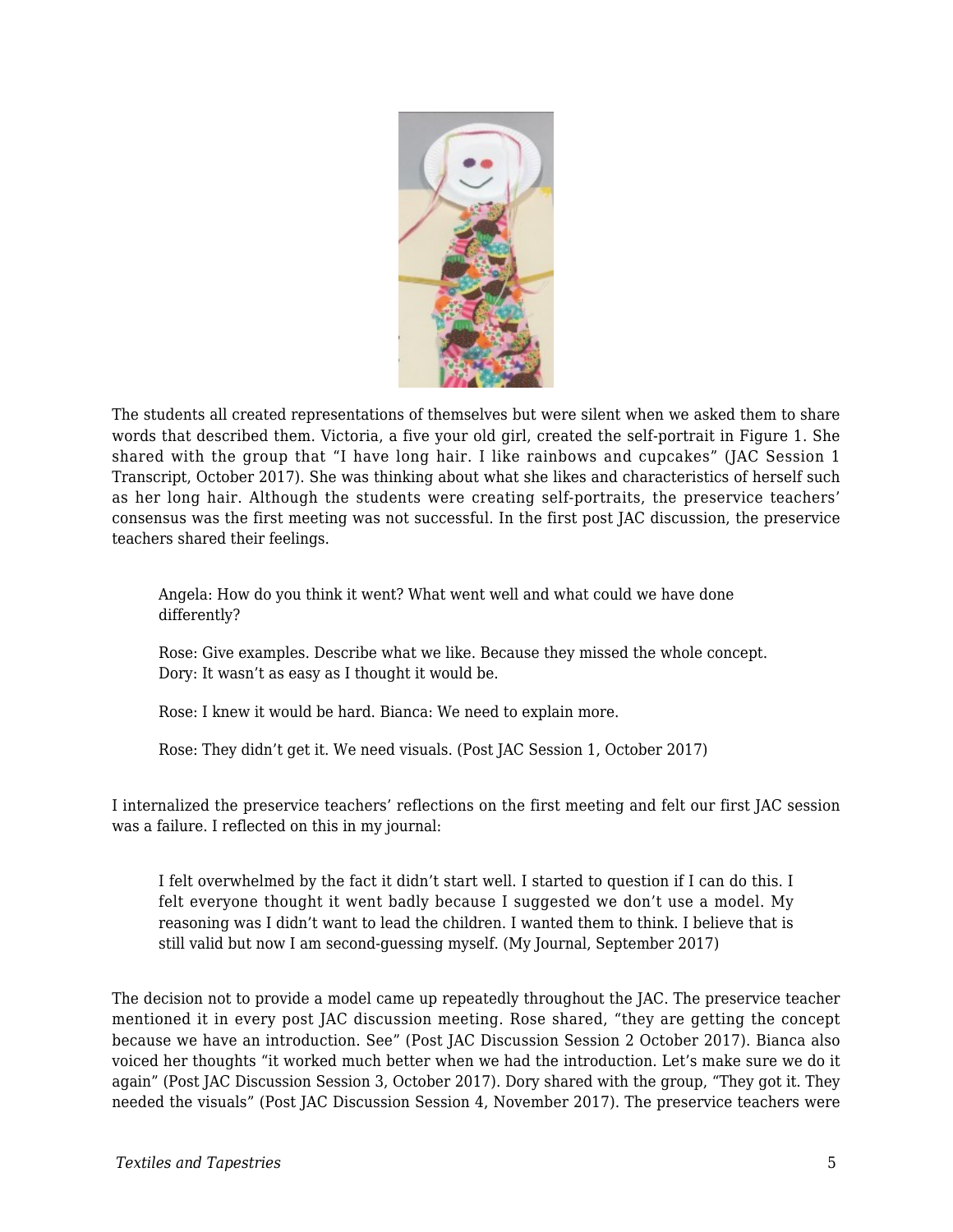able to internalize the importance of using a solid introduction to create a comprehensive lesson. However, I found the subject hard to discuss.

The focus on the decision left me feeling insecure in my role as a teacher educator; a role in which I feel comfortable. I was willing to take responsibility for the decision numerous times. After the first JAC session, I told the group "I think you are right. It would have been helpful to provide them with an example or more of an introduction" (Post JAC Discussion Session 1, October 2017). I knew it was important to take responsibility but it left me feeling insecure.

In those moments when I was feeling insecure, I fought the internal battle to continue to co-construct the lesson. Yet through my insecurities, I lost sight of the purpose of the JAC and was focused on my need to appear competent. In my mind, I was holding myself accountable to the traditional role of the teacher educator, the person who had all the answers. It was only after the JAC that I was able to look at my feelings through a different lens. I realized the importance of not only co-constructing the instruction with my preservice teachers but also the teacher educator being allowed to be fallible.

I was comfortable with the preservice teachers struggling and learning. It was when the focus was on me that I felt overwhelmed. I struggled with the perceived flaw in my professional identity. I needed to internalize the importance of the students being active in the process and the possibility of being fallible. I needed to grow as a teacher educator so I could fully engage in the process of coconstruction.

I cannot help but wonder if in order to co-construct with preservice teachers does the teacher educator need to be comfortable being fallible in front of the preservice teachers or will the teacher educator always struggle with the process of being fallible? Although I can verbalize the importance of co-constructing, I found it hard to break out of the normalized expectations of the teacher educator; the person who is all-knowing.

The process of struggling and admitting my perceived failure was a turning point for the preservice teachers. It was in that moment that the preservice teachers were claiming a seat at the table as educators. They were using their voices to express their understanding of teaching. Following the conversation, the preservice teachers were more active in the planning meeting. At the time, I did not understand the preservice teachers' need to claim a spot. I was immersed in my own feelings of selfdoubt. This lasted throughout the entire JAC: "I felt uncomfortable when the introduction of the material was brought up. It wasn't discussed in depth but it made me feel insecure about my teaching. I felt vulnerable" (My Journal, October 2017). I was feeling very insecure in my identity as a teacher educator. This continued throughout the entire JAC. After the last session I wrote in my journal:

Is it bad to say I am tired of talking about the first planning and club meeting in every planning session? Rose brought it up again. Yet at the same time, she also talked about not leading students. It made me think it was more about asserting themselves than honing in on a big mistake I made. (My Journal, December 2018)

I realized in retrospect I was comfortable with the preservice teachers being in the process of becoming critical literacy educators only when they deemed my contribution a success.

My need to be considered competent was clear during the planning meeting for the third JAC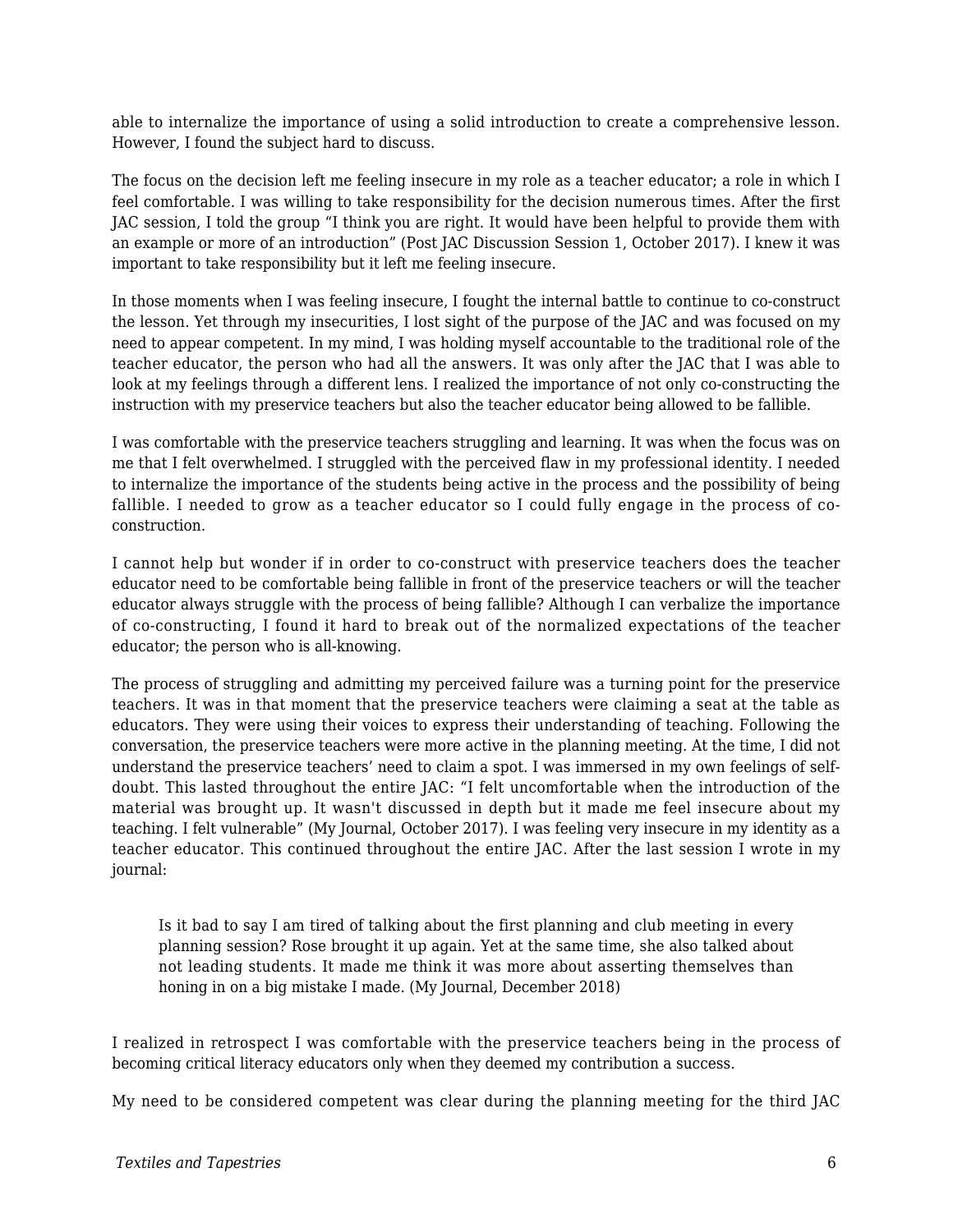planning meeting. I suggested using kids-like-us dolls to introduce the topic. Kids-like-us dolls are dolls, which are used to help teachers do social justice work with children. The dolls are given a persona and are used to tell a story. An example of a story is: I am sad because children are making fun of me because of my skin color. The teacher will then facilitate the conversation with the children as they work towards providing suggestions and support to the doll. The activity helps children develop empathy, become advocates for social justice, and learn how to stand up for themselves (Whitney, 2002).

After the third and fourth sessions where we used the dolls as an introduction, the preservice teachers were excited about the success of the activity.

#### **Figure 2**

*Tiffany the Doll (October 2017)*



We used the doll, Tiffany, as seen in Figure 2 in the third and fourth sessions. The story we told was Tiffany went shopping with her mother and wanted a sugary cereal because it had a prize inside. After the session, the preservice teachers shared their thoughts during the post JAC meeting.

Dory: Using the story helped. I think they got it. Angela: I think they did. What did you think?

Bianca: I did. They go grocery shopping and they can relate to baby Tiffany (the doll). They go down the aisles and picking things they want and they can relate to not getting. (Post JAC Discussion Session 4, November 2017)

The doll, Tiffany, in the fourth session was used to tell a story of a girl who wanted to get a toy in the toy store but her mother told her it was for boys. The doll started to cry. The children were able to problematize the doll's experience. During the post sessions, the preservice shared their thoughts,

Rose: They are getting the concept of it. When I was doing the power point and the doll with them, I didn't even have to ask the questions were liked boom.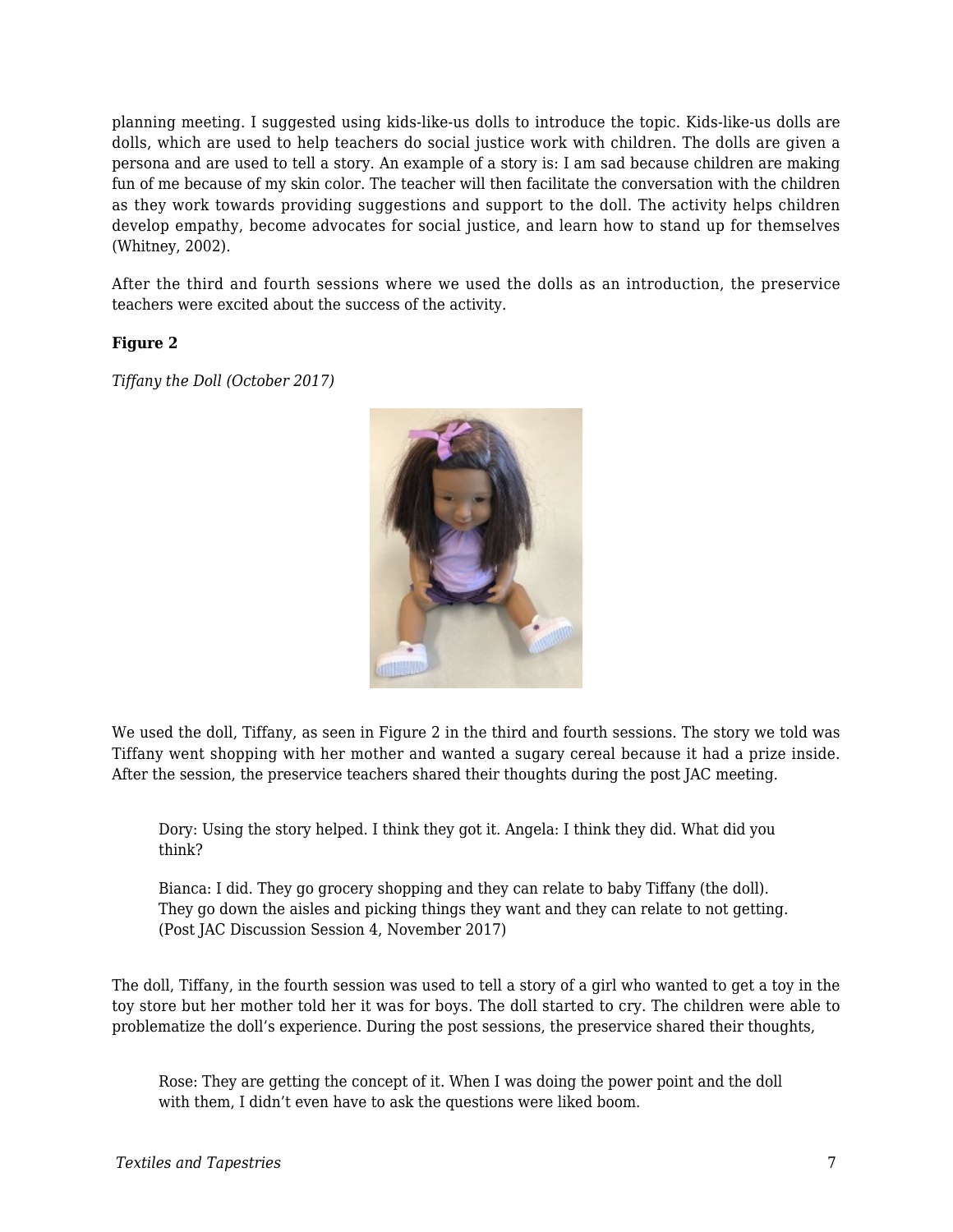Dory: The doll helped. Angela: I agree.

Bianca: The doll helped the kids connect to the concept. (Post JAC Discussion Session 4, November 2017)

The use of the dolls facilitated the children connecting to the activities in a deeper way. It also provided me with a sense of security in my role as a teacher educator. In my journal, I wrote "the preservice teachers were excited about the doll story today. It made me feel good to see how the doll story helped the children" (My Journal, October 2017). My expression of feeling good reflects my need to move past my deemed failure and gain a sense of balance in my role as a teacher educator. It was my way of reclaiming my professional identity and feeling competent. However, I needed to let go of the traditional role of the teacher educator as the person with all the answers and realize the importance of co-constructing both in practice and emotionally.

During the planning of the fifth JAC session, the preservice teachers brought up the topic of the first session again and in the conversation, I used the doll idea to change the subject and to redeem myself in their eyes. The following conversation occurred:

Angela: I think Rose's idea really made a lot of sense. In the beginning we did not give them enough of an example.

Rose: Yeah.

Angela: Okay yes you are right.

Rose: My education courses are coming together (Bianca laughs.). I am learning a lot. Angela: They really are.

Rose: Yeah, I know.

Angela: You should be proud of that but I think then bringing the doll makes it so real to them.

(Planning Meeting JAC Session 5, November 2017)

In this conversation, I was not only acknowledging the importance of Rose's contribution I was also trying to regain my footing. By saying "you should be proud of that but I think then bringing the dolls makes it so real" (Planning Meeting JAC Session 5, November 2017), I was trying to taking ownership of a successful idea and therefore, reclaiming my status as a competent teacher educator. This revelation, upon reflection, can be framed as somewhat problematic because instead of dedicating myself to the process I was struggling with my need to feel competent.

As I reflect on the experience, I realize the importance of the preservice teachers finding their voices in the JAC. I also think my focus on the initial JAC session was my personal struggle. The preservice teachers discovering the importance of using visuals to make the activity accessible to the children is an important educational strategy. They also learned it takes multiple exposures for the students to begin to think critically about literacy. It is the process of planting a seed. It was my insecurity that stopped me from being able to see the value in it and focus on my vulnerability as a teacher educator.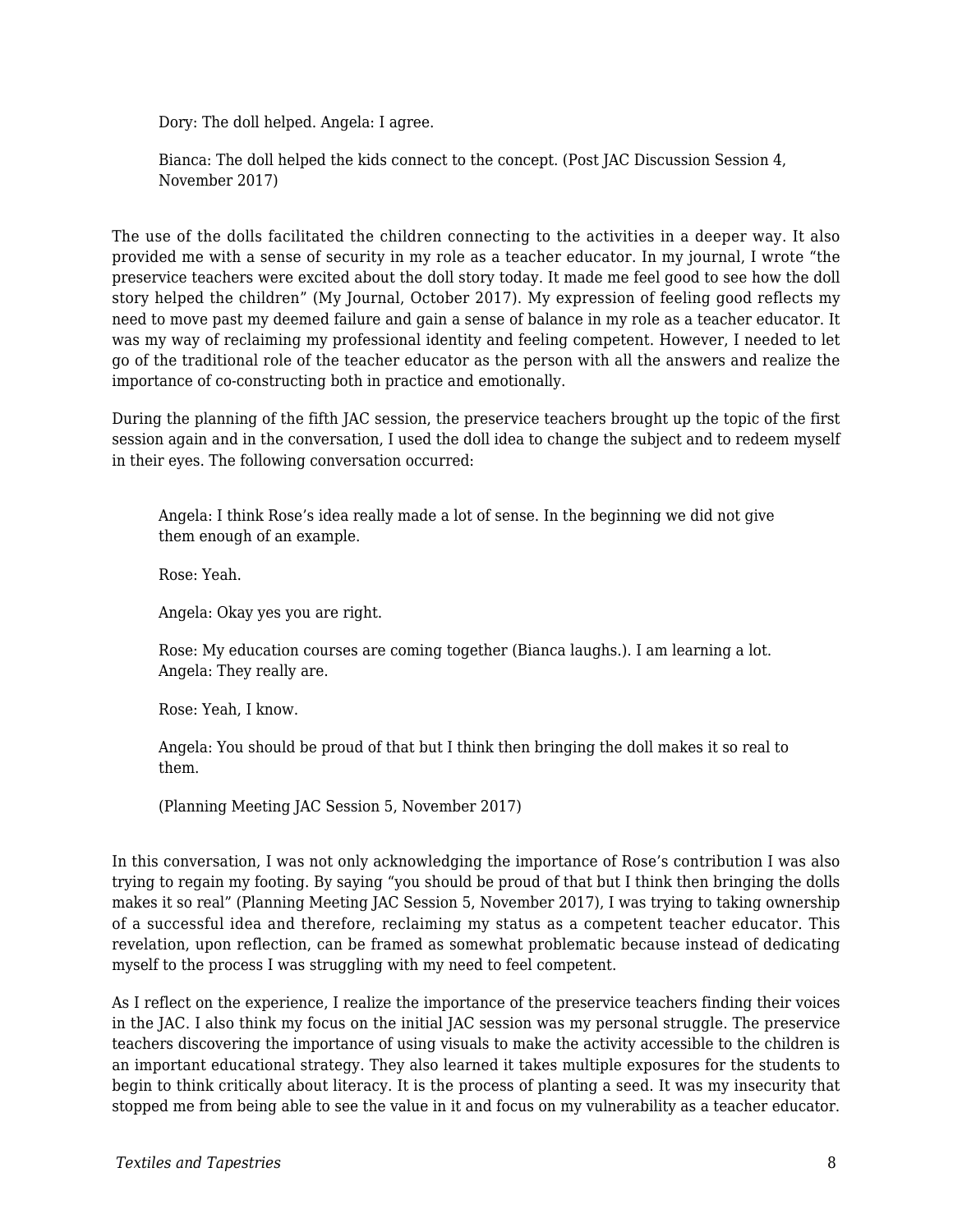Even though my contribution to using the doll stories was highly valued by the preservice teachers, I was not able to completely feel secure in my role. In retrospect, feeling insecure is part of the process of engaging in a new challenge, and in order to truly co-construct, I need to not only process my insecure feelings but realize the importance of them and how they contribute to my development as a teacher educator. I have begun to consider the importance of not only of vulnerability but also of processing those feelings. Although I connected with my critical friend, I did not choose to share my feelings of vulnerability. I have learned although I struggle with vulnerability it is an important part of the process but not just acknowledging it but also working through it is essential to my development as a teacher educator.

# **Conclusion**

My journey to becoming a critical teacher educator was twofold. First, I struggled with vulnerability. I learned that my vulnerability was essential to the preservice teachers' learning how to enact critical literacy in the JAC and part of the process. It was essential that I processed those feelings of vulnerability so I could continue to grow as a teacher educator.

Second, I struggled as I initially deemed Rose and Dory's contributions to the JAC as falling short of my rigid definition of critical literacy. Looking back and reconsidering their contributions I realized in order to be a critical literacy teacher educator, I needed to give the preservice teachers the ability to create their own understanding of critical literacy rather than expect them to assimilate my understanding as their own. When I opened my mind to their perspectives, I was able to grow as a critical literacy educator. This has left me thinking about the role of the lived experience (Dewey, 1997) in the growth of teacher educators. Not only did my preservice teachers learn through the lived experience but I also grew as a teacher educator through both the lived experience and engaging in reflective practice. I needed to wrestle with wanting to have all the answers and work towards engaging in the process of co-construction

without becoming involved in an inner battle to be perceived as competent. Through reflecting on my lived experience, I have a new understanding of the emotional work I need to continue to do in order to grow as an educator.

This study is significant to teacher educators in two ways. It emphasizes the importance of battling emotions and questioning one's theoretical understandings when co-teaching with preservice teachers. It also points to the importance of acknowledging and using emotions as a learning tool in the process of supporting preservice teachers as they investigate the concept of critical literacy. By documenting the process of co-facilitating the JAC and being vulnerable, I interrogated and expanded my theoretical framework and practice.

### **References**

Arthur, L. (2001). Popular culture and early literacy learning. *Contemporary Issues in Early Childhood*, 2(3), 295. Simon and Schuster.

Berry, A. (2007). *Tensions in teaching about teaching: Understanding practice as a teacher educator*. Springer.

Bullough, R. V., & Pinnegar, S. (2001). Guidelines for quality in autobiographical forms of self- study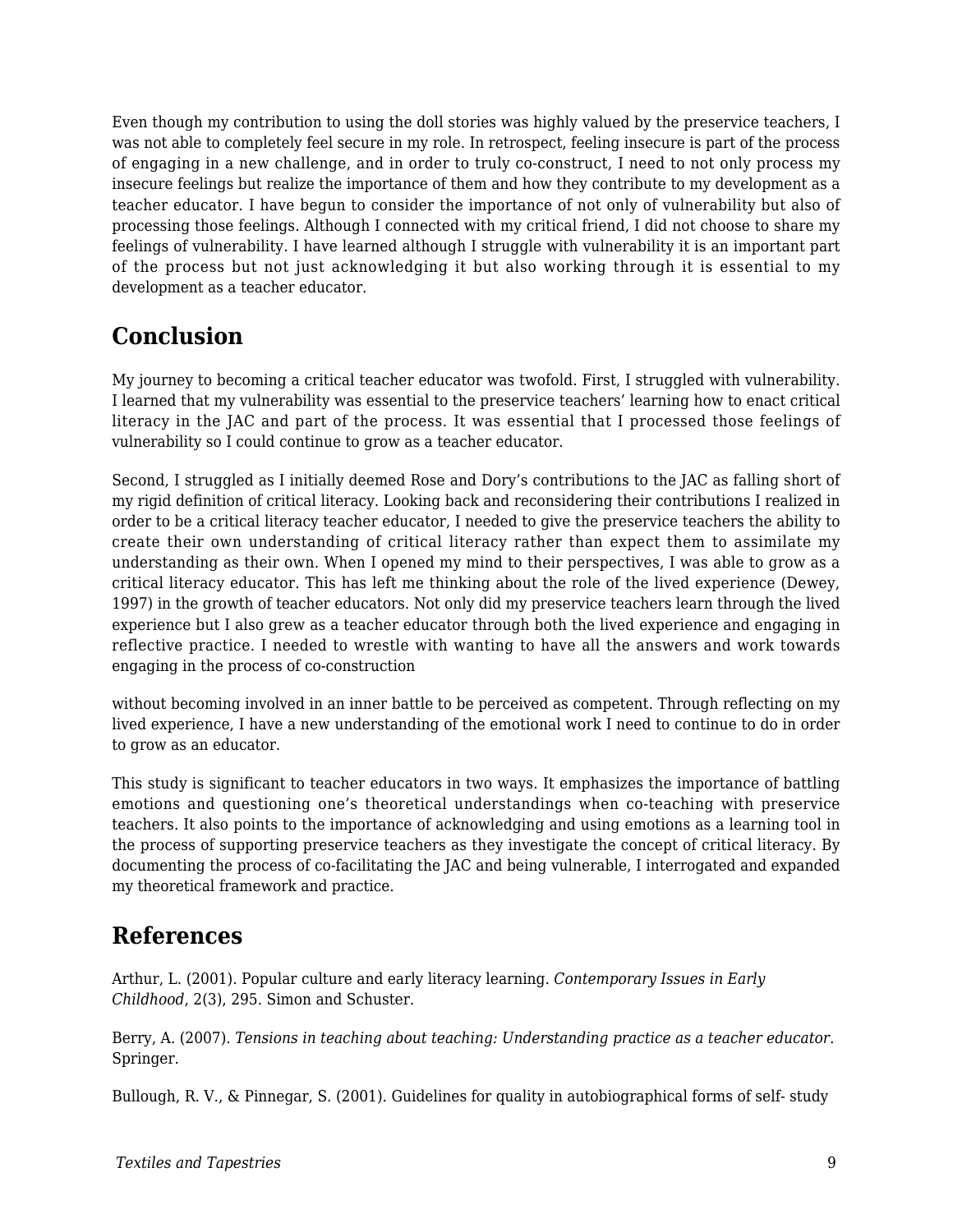research. *Educational Researcher, 30*(3), 13-21.

Dewey, J. (1997). *Experience in education.* Simon & Schuster.

Dirkx, J. (2008). The meaning and role of emotions in adult learning. *New Direction for* Adult *and Continuing Education*, *2008*(120);7-18.

Freire, P. (1972). *Pedagogy of the oppressed*. Penguin.

Freire, P. (1985). *The politics of education: Culture, power, and liberation*. Hadley, Bergin & Garvey.

Freire, P. & Macedo, D. (Eds.) (1998). *The Pablo Freire reader*. The Continuum Publishing Company. The dialectic of freedom.

Harste, J. (2014). The art of learning to be critically literate. *The Arts in Language Arts, 92*(2); 90-102.

Mosley, M. (2010). Becoming a literacy teacher: approximations in critical literacy teachings. *Teacher Education*, 21(4), 403-425.

Nilsson, P. & Loughran, J. (2012). Exploring the development of pre-service science elementary teachers' pedagogical content knowledge. *Journal of Science Teacher Education*, 23(7), 699-721.

Skerrett, A (2010). Teaching Critical Literacy for Social Justice. *Action in Teacher Education*, 31(4), 54-65, DOI: 10.1080/01626620.2010.10463535

Winans, A. (2012). Cultivating Critical Emotional Literacy: Cognitive and Contemplative Approaches to Engaging Differences. Approaches to Engaging Difference. *College English* 75(2);150-170.

Whitney, T. (2002). *Kids like us: Using persona dolls in the classroom.* Redleaf Press.

Wolfe, P. (2010). Preservice teachers planning critical literacy teaching. *English Education*, 368- 390.